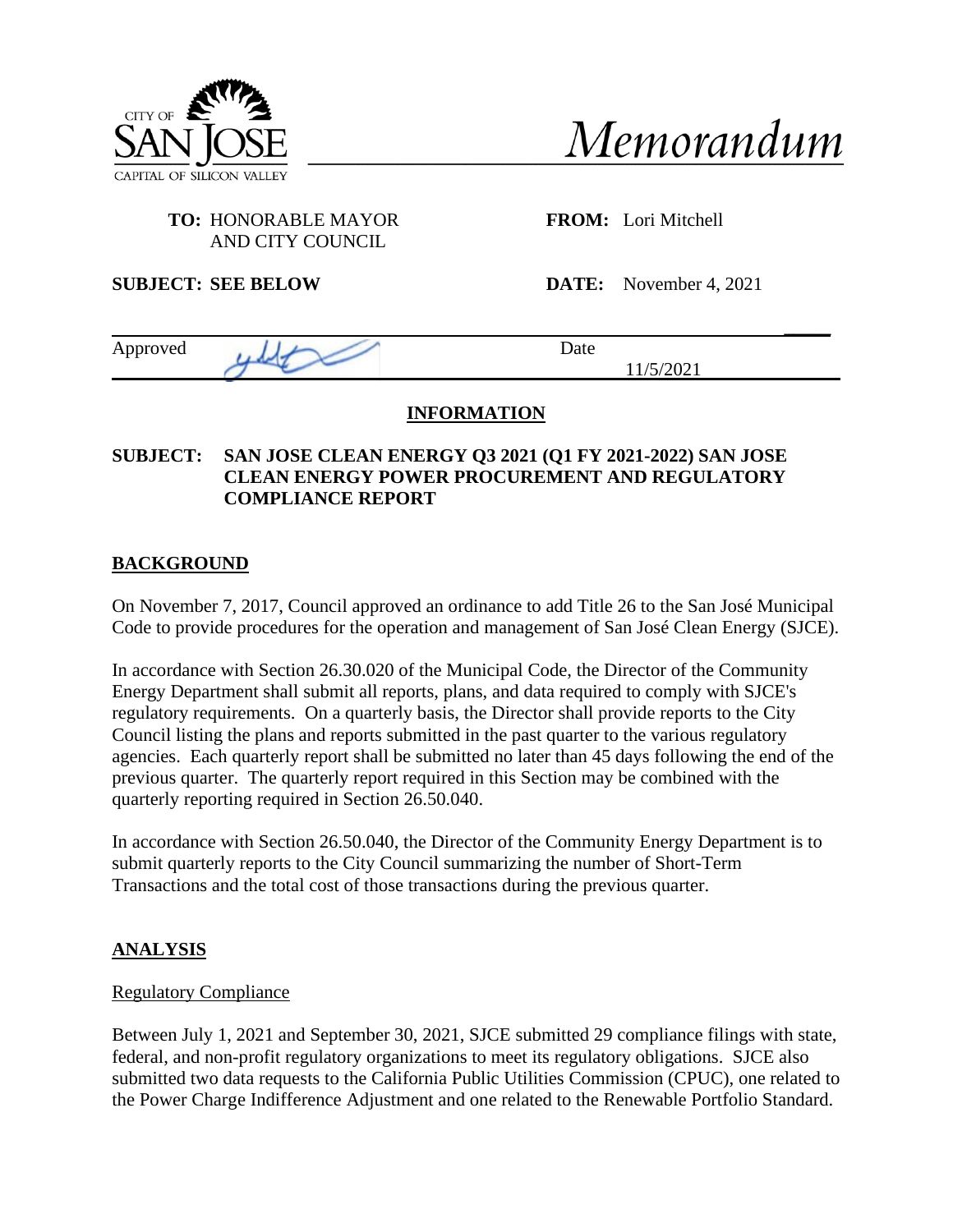HONORABLE MAYOR AND CITY COUNCIL November 4, 2021 **Subject: Q3 2021 (Q1 FY 2021-2022) San José Clean Energy Power Procurement and Regulatory Compliance Report**  Page 2

Attached to this memorandum is a list of these compliance filings.

During the time period of July 1, 2021 to September 30, 2021, SJCE participated in fifteen CPUC regulatory proceedings directly, as part of informal coalitions of joint Community Choice Aggregation programs, or through CalCCA as a member of this organization. These proceedings include the Integrated Resource Planning rulemaking (R. 20-05-003), the Renewable Portfolio Standard rulemaking (R.18-07-003), the Power Charge Indifference Adjustment rulemaking (R. 17-06-026), the Resource Adequacy rulemaking (R. 19-11-009), the Pacific Gas and Electric Company's 2021 Energy Resource Recovery Account (ERRA) rulemaking (A.20-07-002), Pacific Gas and Electric Compliance Review of Portfolio Allocation Balancing Account (PABA) and ERRA Entries (A.20-02-009), Pacific Gas and Electric Compliance Review of PABA and ERRA Entries 2021 (A.21-03-008), the Expedited Application of Pacific Gas and Electric Company Indifference Adjustment Trigger (A.20-09-014), the Pacific Gas and Electric Company's General Rate Case application (A. 19-11-019), the Disconnections Proceeding (R.18-07-005), the Summer 2021 Emergency Reliability rulemaking (R. 20-11-003), Customer Bill Debt Accumulation During Covid-19 (R. 21-02-014), the Supplier Diversity rulemaking (R. 21- 03-10), the Provider of Last Resort (POLR) rulemaking (R.21-03-011), and the High Distributed Energy Resources Future rulemaking (R. 21-06-017).

#### Power Procurement

SJCE entered into 17 short-term agreements during the first quarter of FY 2021-2022. SJCE entered into 13 purchase agreements worth a total of \$52,384,472. Power product sales accounted for 4 agreements worth \$544,725. The net cost for the 17 agreements to SJCE is \$51,839,747.

Attached to this memorandum is a list of these agreements.

 $\sqrt{s}$ 

LORI MITCHELL Director, Community Energy Department

For questions, please contact Lori Mitchell, Director of Community Energy Department, at (408) 535-4880.

Attachment 1 San José Clean Energy Q3 2021 (Q1 FY 2021-2022) Power Transactions Attachment 2 San José Clean Energy Q3 2021 (Q1 FY 2021-2022) Compliance Filings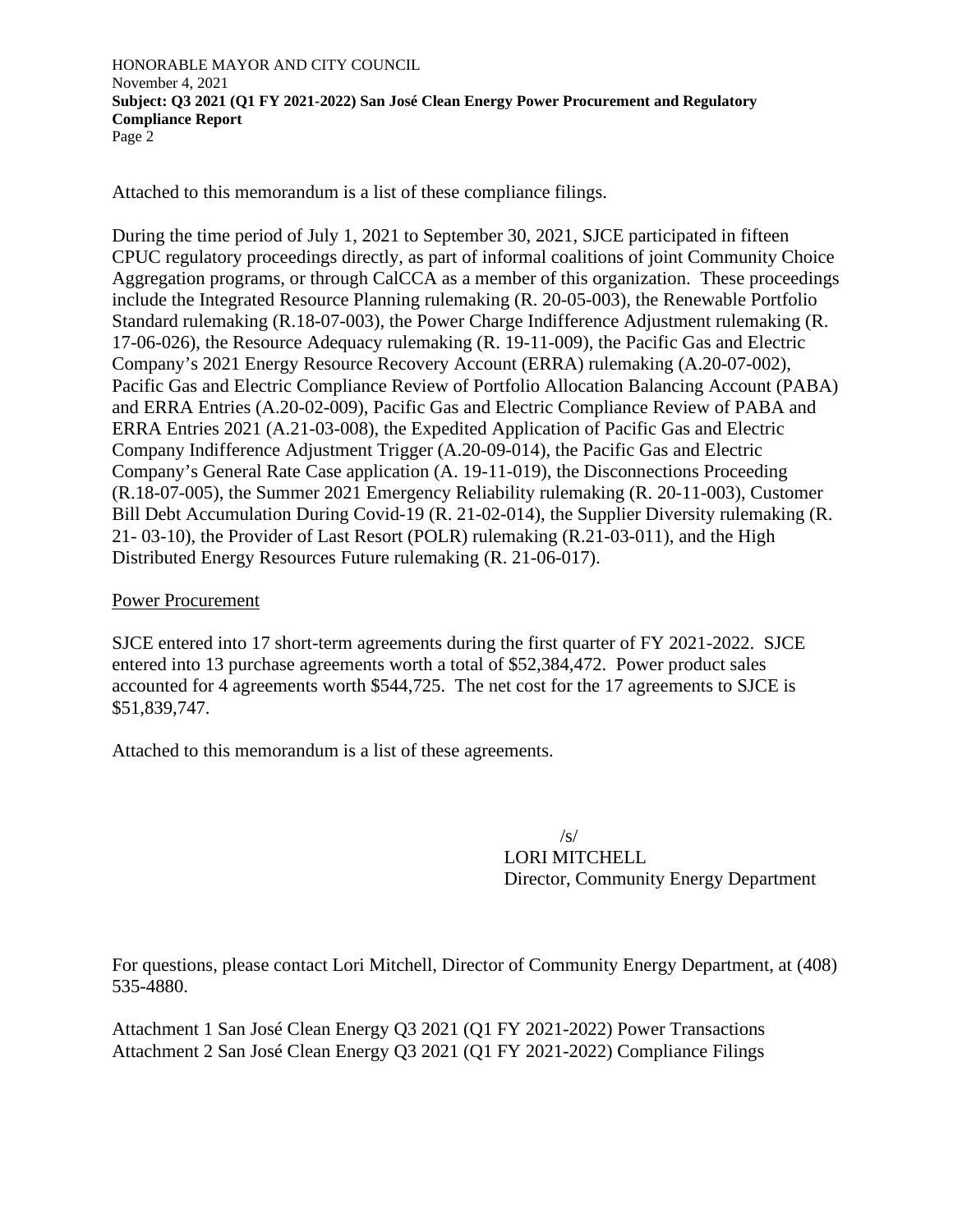|                 | <b>Short-term Purchases</b> |                                   |                                        |                          |                                 |                        |  |
|-----------------|-----------------------------|-----------------------------------|----------------------------------------|--------------------------|---------------------------------|------------------------|--|
|                 |                             | <b>Contract ID Agreement Date</b> | Counterparty                           | <b>Energy Type</b>       | <b>Power Delivery Period</b>    | <b>Contract Amount</b> |  |
|                 | 21-112-17                   | 7/13/2021                         | Calpine Energy Services L.P.           | Energy                   | 2022                            | \$2,711,700            |  |
|                 | $21 - 112 - 18$             | 7/13/2021                         | Calpine Energy Services L.P.           | Energy                   | 2023                            | \$2,711,700            |  |
|                 | 21-112-19                   | 7/29/2021                         | Direct Energy                          | Energy                   | 2022                            | \$4,526,200            |  |
|                 | $21 - 112 - 20$             | 8/3/2021                          | TransAlta Energy Marketing (U.S.) Inc. | Energy                   | 2022-2023                       | \$10,593,990           |  |
|                 | 21-113-01                   | 8/24/2021                         | Sempra Gas and Power Marketing         | <b>Resource Adequacy</b> | 2022                            | \$2,334,500            |  |
|                 | $21 - 113 - 04$             | 9/7/2021                          | <b>Chevron Power Holdings</b>          | <b>Resource Adequacy</b> | 2022                            | \$4,734,000            |  |
|                 | 21-113-09                   | 8/9/2021                          | ResiStation                            | <b>Resource Adequacy</b> | 2022                            | \$986,250              |  |
|                 | $21 - 113 - 10$             | 7/16/2021                         | Exelon Generation Company, LLC         | <b>Resource Adequacy</b> | 2021                            | \$136,350              |  |
|                 | 21-113-11                   | 7/21/2021                         | AES Redondo Beach, LLC                 | <b>Resource Adequacy</b> | 2022-2023                       | \$21,916,332           |  |
| 10 <sup>1</sup> | $21 - 113 - 12$             | 8/12/2021                         | <b>Central Coast Community Energy</b>  | <b>Resource Adequacy</b> | 2021                            | \$6,000                |  |
|                 | $21 - 113 - 13$             | 8/13/2021                         | East Bay Community Energy Authority    | <b>Resource Adequacy</b> | 2021                            | \$2,250                |  |
| 12              | $21 - 113 - 14$             | 9/1/2021                          | <b>ResiStation</b>                     | <b>Resource Adequacy</b> | 2022                            | \$875,200              |  |
| 13 <sup>1</sup> | $21 - 113 - 16$             | 9/20/2021                         | Pacific Gas and Electric Company       | <b>Resource Adequacy</b> | 2022                            | \$850,000              |  |
|                 |                             |                                   |                                        |                          | <b>Total Cost of Purchases:</b> | 52,384,472             |  |

*Short-term Sales*

| 21-199-05   | 9/8/2021  | City of Santa Clara, dba Silicon Valley Power | <b>Resource Adequacy</b> | 2021 | $-$ \$228.750 |
|-------------|-----------|-----------------------------------------------|--------------------------|------|---------------|
| $21-199-10$ | 8/12/2021 | Central Coast Community Energy                | Resource Adequacy        | 2021 | $-$183,750$   |
| 21-199-11   | 8/13/2021 | <b>East Bay Community Energy Authority</b>    | Resource Adequacy        | 2021 | $-$ \$93,725  |
| 21-199-13   | 9/15/2021 | Silicon Valley Clean Energy                   | Resource Adequacy        | 2021 | $-$ \$38,500  |

**Total Revenue from Sales: \$ (544,725)**

| <b>Net Cost</b>  |
|------------------|
| \$<br>51,839,747 |